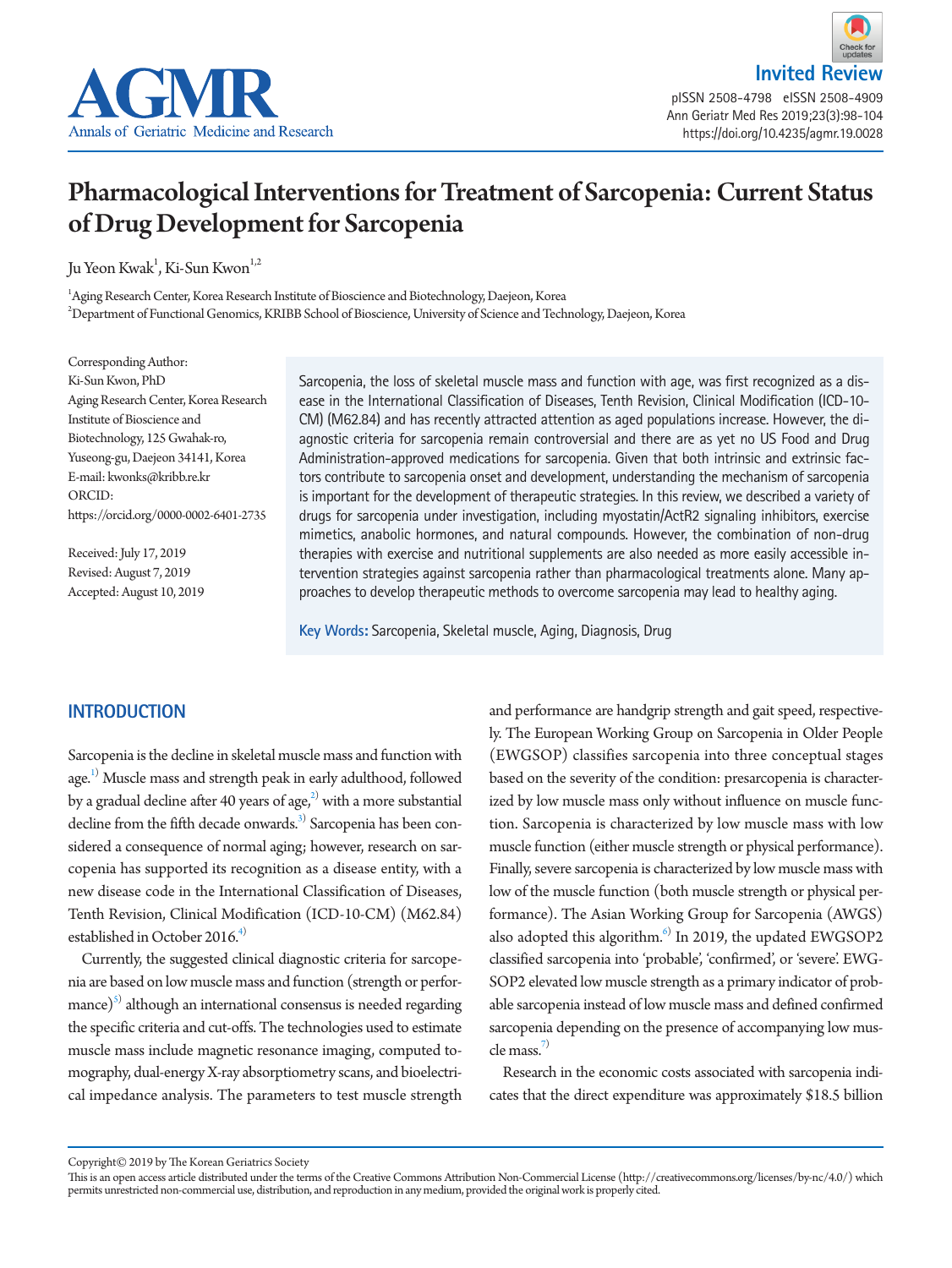(\$10.8 billion in men and \$7.7 billion in women) in the United States in 2000, comprising approximately 1.5% of the country's total health expenditure. $^{\textrm{\tiny{8)}}}$  The EWGSOP reported that the prevalence of sarcopenia among individuals 60-70 years of age was 5%- 13% and increased to 50% in those over 80 years of age depending on the definition and method for identifying sarcopenia.<sup>[9](#page-4-8)[,10\)](#page-4-9)</sup> Sarcopenia is the most significant cause of disability and frailty in the elderly, which lead to a poor quality of life.<sup>11)</sup> In addition, sarcopenia is associated with other diseases such as diabetes, non-alcoholic fatty liver disease, and cardiovascular disease including hypertension and arterial stiffness.<sup>[12](#page-4-11)[-15](#page-5-0)</sup>) Therefore, the management of sarcopenia is important for healthy aging. However, despite development efforts, to date, there remain no US Food and Drug Administration (FDA)-approved drugs for the treatment of sarcopenia [\(Table 1\)](#page-1-0). As the population of adults aged over 60 years worldwide is predicted to expand to 2 billion by  $2050<sub>i</sub><sup>16)</sup>$  there is corresponding interest in the development of diagnostic tools and drugs for sarcopenia to improve the quality of life and reduce healthcare costs.

#### <span id="page-1-0"></span>**Table 1.** Current status of the development of drugs for sarcopenia

| Company name                                          | Drug name                                   | Collaborator                  | <b>Target</b>                                        | Remark                                                                                                                                   |
|-------------------------------------------------------|---------------------------------------------|-------------------------------|------------------------------------------------------|------------------------------------------------------------------------------------------------------------------------------------------|
| Novartis AG                                           | Bimagrumab (antibody)                       | MorphoSys AG                  | Activin receptor type<br>2B                          | Thigh muscle volume increased by week 2 and<br>was sustained throughout the treatment peri-<br>od (June 2017, phase 2).                  |
| Regeneron Pharmaceuticals Inc. Trevogrumab (antibody) |                                             | Sanofi S.A.                   | Myostatin                                            | Primary endpoint of phase 2: percent change<br>in total lean body mass.                                                                  |
| <b>Biophytis SAS</b>                                  | Sarconeos (natural active ingredi-<br>ents) | <b>NA</b>                     | Proto-oncogene pro-<br>tein c-MAS-1, MAS<br>receptor | Meaningful activity in animal models of mus-<br>cular dystrophies. Good tolerability profile<br>and no serious adverse events (phase 1). |
| ARMGO Pharma Inc.                                     | ARM-210 (small molecule)                    | Servier                       | Ryanodine receptor                                   | Treatment of Becker and limb-girdle muscular<br>dystrophies as well as cachexia.                                                         |
| <b>Immusoft Corporation</b>                           | NA (cell therapy)                           | Bellicum Phar-<br>maceuticals | Enzyme/protein re-<br>placement therapy              | Immune system programming technology.                                                                                                    |
| Neurotune AG                                          | NT-1654 (fragment of neural agrin)          | <b>NA</b>                     | NA                                                   | Low-density lipoprotein receptor-related pro-<br>tein 4, acetylcholine. NT-1654 accelerated<br>muscle reinnervation after nerve rush.    |
| AAVogen Inc.                                          | $AVGN7$ (gene therapy)                      | <b>NA</b>                     | Activin receptors                                    | Gene expression inhibitors. AVGN7 contains a<br>gene called SMAD7, which stops gene expres-<br>sion for muscle wasting.                  |
| Amgen Inc.                                            | ATA 842 (antibody)                          | <b>NA</b>                     | Myostatin, activin                                   | ATA 842 demonstrated increased muscle mass<br>and muscle strength in the treatment of young<br>and old mice for 4 weeks.                 |
| Vibe Pharmaceuticals LLC                              | $VB-102$ (protein)                          | <b>NA</b>                     | <b>NA</b>                                            | The drug can potentially regenerate muscle and<br>bones.                                                                                 |
| MYOS RENS Technology Inc.                             | Peptide of follistatin                      | Cloud Pharma-<br>ceuticals    | Furin, Janus kinase 3,<br>myostatin                  | Discovery of a myostatin inhibitor therapeutic<br>for the treatment of sarcopenia.                                                       |
| BioViva                                               | AAV gene therapy                            | <b>NA</b>                     | Myostatin                                            | Obtained from a natural source and has poten-<br>tial in the modulation of myostatin expression.                                         |
| Teijin Pharma Ltd.                                    | TEI-SARM2                                   | <b>NA</b>                     | Androgen receptor                                    | Selective androgen receptor modulator.                                                                                                   |

Source from Sarcopenia Therapeutics - Pipeline Analysis 2018 by P&S Market Research (https://www.psmarketresearch.com/market-analysis/sarcopeniatherapeutics-pipeline-analysis).

NA, not applicable.

# **MOLECULAR TARGETS FOR PHARMACOLOGICAL INTERVENTION**

The etiologies of sarcopenia are not fully understood. An imbalance between muscle protein synthesis and degradation may cause the onset of sarcopenia and various mechanisms are potentially involved in the pathogenesis of sarcopenia. Both intrinsic factors within skeletal muscle (e.g., inflammation, apoptosis, autophagy, mitochondria, neuromuscular junction, and calcium metabolism) and extrinsic factors in systemic environments (e.g., endocrine, nutritional status, and immobility) $10,17-21$  $10,17-21$  $10,17-21$  contribute to defective myogenesis, muscle atrophy, and weakness. Therefore, understanding the mechanisms in sarcopenia is essential to identify molecular targets for pharmacological treatment.

## **MYOSTATIN**

Myostatin is the most intensively studied molecular target for mus-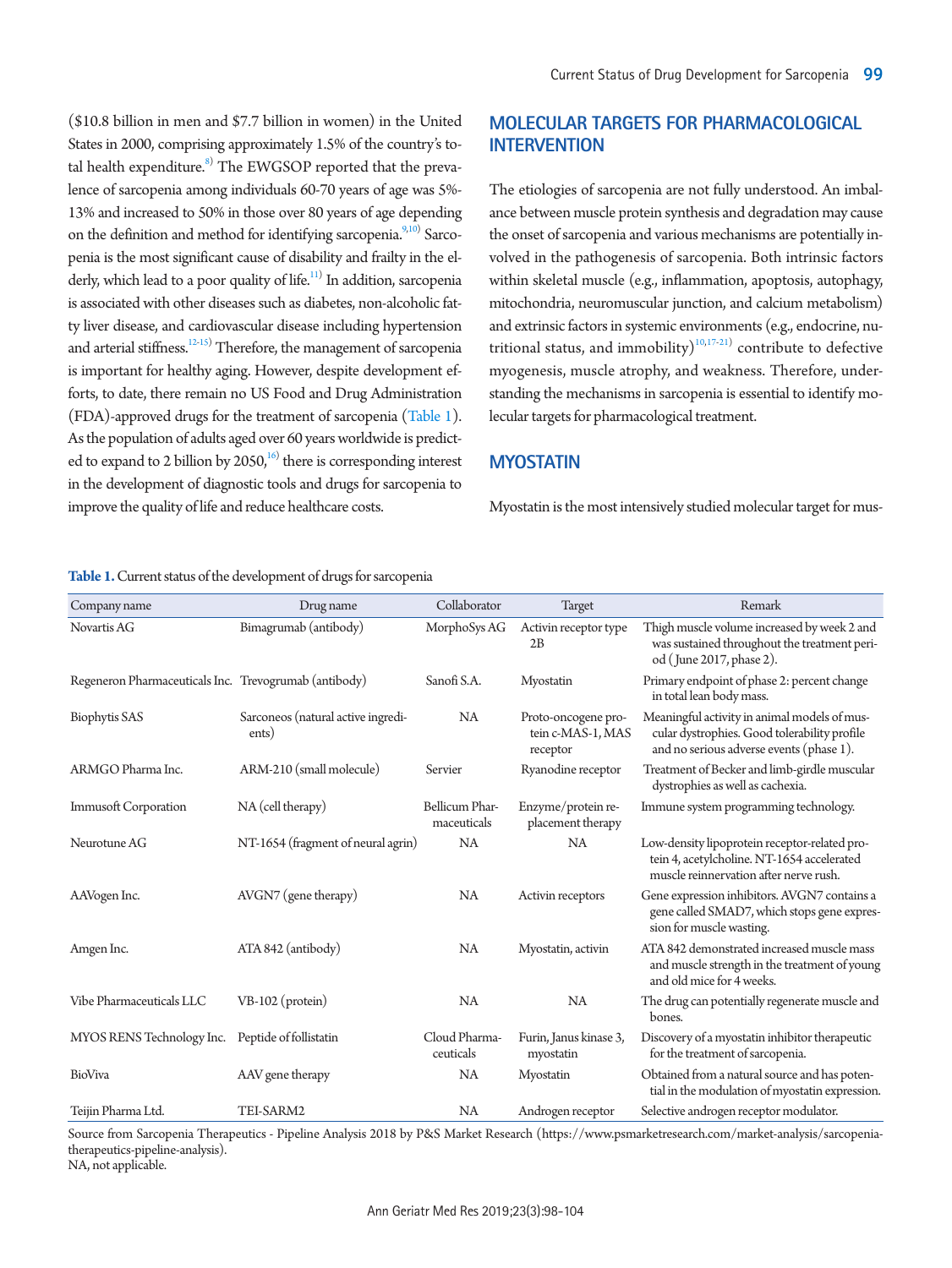cle-wasting disease. Also known as growth differentiation factor-8 (GDF-8), myostatin is a member of the transforming growth factor β (TGF-β) superfamily. Myostatin is predominantly expressed in cells of skeletal muscle lineage and inhibits muscle cell growth and differentiation $^{22)}$  through binding with its receptor complex activin type 2B (ACVR2B), resulting in activation of Smad signaling.<sup>23)</sup> The loss of myostatin function induces muscle hypertrophy in children<sup>[24](#page-5-6))</sup> and improved muscle function in animal models.<sup>25)</sup> In addition, myostatin haploinsufficiency prevents not only aging-related declines in muscle function and but also enhances the longevity of mice.<sup>26)</sup> Therefore, the targeting of myostatin has been proposed as a primary strategy for pharmacological interventions in muscle-wasting diseases. $25,27$  $25,27$ )

The first human trial tested the myostatin inhibitor Stamulumab (MYO-029) developed by Wyeth Pharmaceuticals with Cambridge Antibody Technology Group. Stamulumab is a recombinant human antibody that neutralizes the activity of myostatin protein by preventing myostatin from binding to ACVR2B. Phase 2 clinical trials were conducted in muscular dystrophy patients but development was discontinued due to the lack of efficacy on muscle strength. Landogrozumab (LY-2495655) is a humanized monoclonal antibody developed by Eli Lilly & Company that also neutralizes the activity of the myostatin protein. Phase 2 clinical trials have been performed in patients with sarcopenia (completed in December 2013), elective total hip replacement (completed in February 2014), and cancer cachexia (completed in January 2016), and are still under review. Increased appendicular lean body mass was reported with LY-2495655 treatment in patients aged 75 years or older who had fallen in the past year.<sup>28)</sup> After hip fracture surgery, LY-2495655 treatment induced increased appendicular lean body mass and decreased fat mass; however, the appendicular lean body mass did not reach the superiority threshold at week  $12^{29}$  $12^{29}$  $12^{29}$ .

Regeneron Pharmaceuticals Inc. has developed the myostatin antibody Trevogrumab (REGN1033) in collaboration with Sanofi. Phase 2 clinical trials in sarcopenia patients were completed in February 2015 and the evaluations of its efficacy on muscle mass and function are ongoing. $^{23)}$ 

Acceleron Pharma developed ramatercept (ACE-031) a decoy form of ACVR2B. Although the FDA awarded orphan status to this drug for muscular dystrophy and reviewed it in 2010, the development of ACE-031 was discontinued due to concerns about safety including minor nosebleeds, gum bleeding, and/or small dilated blood vessels within the skin (completed on June 2011). Alternatively, Acceleron Pharma is developing ACE-083 as a newer form of ACE-031. ACE-083 is designed for facioscapulohumeral muscular dystrophy (FSHD) and Charcot-Marie-Tooth disease (CMT) based on a modified form of human follistatin.<sup>[23](#page-5-5))</sup> Follistatin inhibits muscle growth signaling by binding to activins A and B and myostatin as well as other ligands in the family except for BMP9/10.<sup>30[,31](#page-5-13)</sup>) The results of phase 1 of clinical trials of ACE-083 reported in 2018 included increased muscle volume as the ACE-083 dose increased. $32$  Phase 2 clinical trials are ongoing to test its safety, tolerability, pharmacokinetics, and pharmacodynamics in patients with FSHD and CMT.

## **ACTIVIN RECEPTOR**

In addition to ligands such as myostatin and activins, receptor ACVR2B has also been targeted for the development of drugs for sarcopenia. An ACVR2B antibody, which blocks the signaling pathway, was reported to induce muscle hypertrophy.<sup>33)</sup> Novartis Institutes for BioMedical Research has developed a human monoclonal antibody, bimagrumab (BYM-338), in collaboration with MorphoSys AG. BYM-338 binds to both ACVR2A and ACVR2B and acts competitively with its ligands. In August 2013, the FDA granted breakthrough therapy designation to BYM-338 for sporadic inclusion body myositis, the most common idiopathic inflammatory myopathy that is characterized by progressive pathological muscle weakness and atrophy. BYM-338 promotes differentiation of primary human skeletal myoblasts and prevents the inhibition of differentiation induced by myostatin or activin A. BYM-338 also inhibits myostatin- or activin A-induced atrophy, thus sparing the myosin heavy chain from degradation. BYM-338 significantly increases skeletal muscle mass in mice, beyond the sole inhibition of myostatin.<sup>[34](#page-5-16))</sup> BYM-338 is administered by intravenous infusion. Phase 2/3 clinical trials of BYM-338 in patients with sporadic inclusion body myositis were completed in January 2016. However, no significant effects were observed in any objective measurements related to muscle strength or physical function. Phase 2 clinical trials of BYM-338 were also conducted in patients with hip fracture recovery or sarcopenia. In older adults with sarcopenia, BYM-338 increased muscle mass and strength and also im-proved mobility in those with slow walking speed.<sup>[35](#page-5-17))</sup> Although the aforementioned study was the first to evaluate a type II activin receptor antagonist in older individuals with sarcopenia, it had some limitations. For example, the use of a gait speed cutoff of 1.0 m/s rather than the more common 0.8 m/s limited the number of participants in the study whose gait speed improved with bimagrumab. Moreover, the lack of introductory sessions before the gait speed or 6-minute walk tests probably led to a pervasive learning effect in the performance test results. Physical activity was not monitored, so there were also limits in understanding how exercise might interact with the drug in this population. In December 2018, Novartis discontinued development of BYM-338 for hip fracture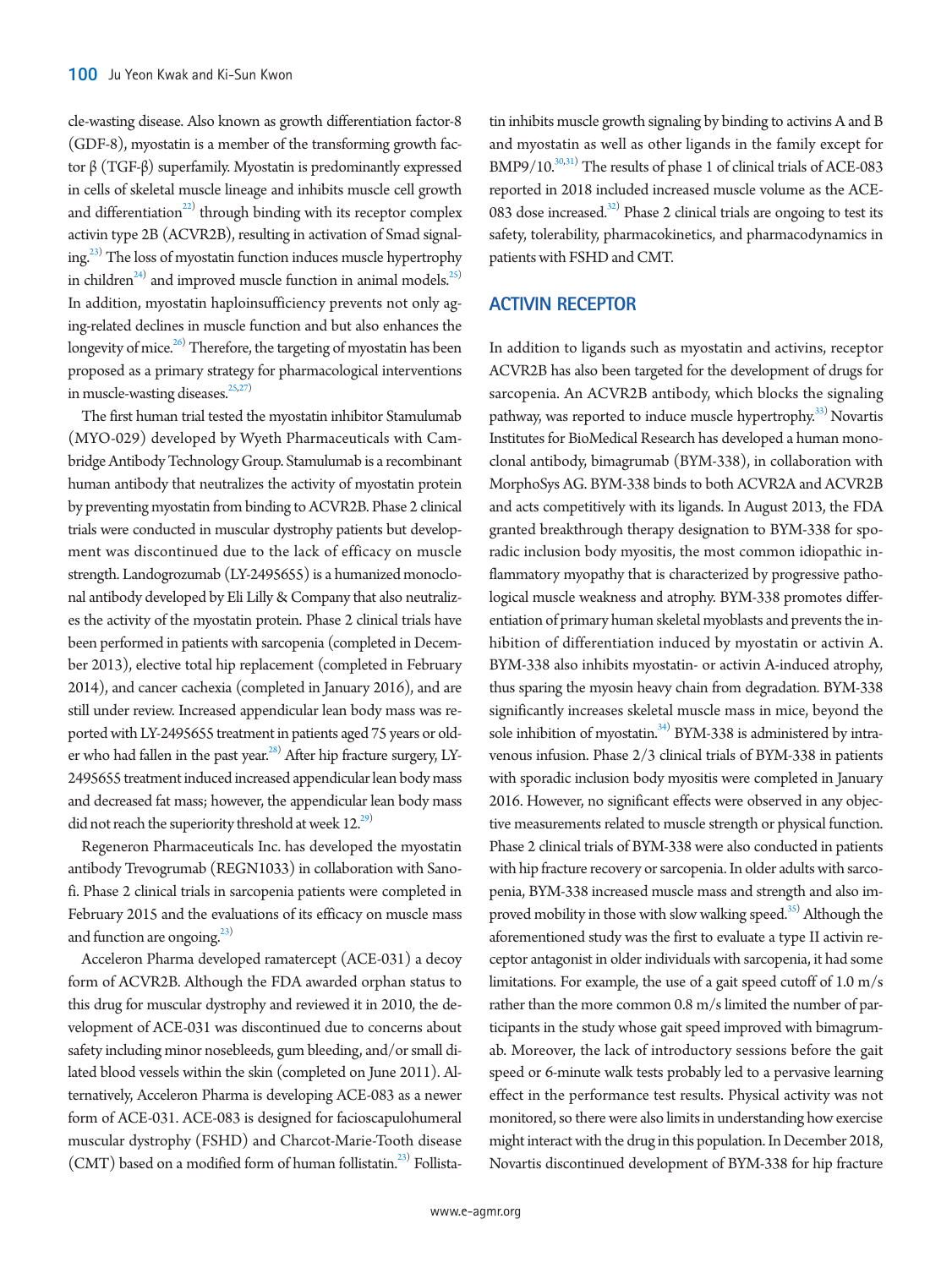recovery and sarcopenia.

Although there are currently no clear drug candidates as most of the compounds in development have had very limited efficacy in larger clinical trials, many smaller clinical trials have demonstrated that the inhibition of myostatin/ACVR2 signaling may improve muscle mass in patients with muscle wasting. As positive effects on muscle wasting through exercise training and nutritional supple-mentation have been reported,<sup>[36](#page-5-18)[-38\)](#page-5-19)</sup> hybrid therapies combining myostatin inhibitors with other approaches such as exercise and nutritional therapy could be more effective in the treatment of muscle wasting. $^{23)}$  $^{23)}$  $^{23)}$ 

# **EXERCISE MIMETICS**

Numerous studies have examined the positive effects of exercise on patients with sarcopenia. Exercise has consistently demonstrated improved muscle strength and function, with inconsistent effects on improving muscle mass. However, as most patients with sarcopenia have problems with physical activity, there is a limit to the ability of exercise to overcome sarcopenia. Thus, exercise mimetics (exercise pills) are a potential therapeutic strategy for sarcopenia that produce the effects of exercise without exercise. The peroxisome proliferator-activated receptor beta or delta (PPARβ/ δ) agonist GW1516 and exercise training synergistically increased oxidative myofibers and running endurance in adult mice.<sup>[39](#page-5-21))</sup> Moreover, 4 weeks of AMP-activated protein kinase (AMPK) agonist 5-aminoimidazole-4-carboxamide ribonucleotide (AICAR) treatment alone enhanced running endurance by 44% even in sedentary mice. In addition, PPARδ or AMPK activates robust transcription that re-programs the metabolic skeletal muscle genome. These results demonstrate that the AMPK-PPARδ pathway can be targeted by orally active drugs to enhance training adaptation or increase endurance without exercise.

Metformin has also examined under drug repurposing for the prevention of sarcopenia with prediabetes through activation of AMPK. Metformin is commonly prescribed for the treatment of type 2 diabetes. The effects of metformin on muscle are still uncertain and its exact mechanism of action is a matter of debate. However, metformin extended the lifespan and health span with improved physical performance in model systems.<sup>[40\)](#page-5-22)</sup> Thus, metformin has been studied as a potential pharmacological intervention to delay aging and the incidence of age-related diseases as well as sarcopenia.

Although most potential exercise mimetics including AMPK agonists are still in pre-clinical stages due to side effects, the development of exercise mimetics is urgently needed and should be continued for patients on bedrest or with severe sarcopenia patients with loss of physical activity.

### **HORMONES**

Decreased circulating levels of several anabolic hormones with aging may contribute to changes in muscle mass and function in older individuals.<sup>[41](#page-5-23)</sup> Therefore, hormonal manipulation has inves-tigated as the basis of many of the therapies for sarcopenia.<sup>[5](#page-4-3))</sup> In phase 2 clinical trials by GTx Inc., treatment with selective androgen receptor modulator (SARM) enobosarm (also known as ostarine, MK-2866) induced dose-dependent increases in total lean body mass with improvements in physical function in older indi-viduals.<sup>[42](#page-6-0))</sup> Moreover, its side effects were similar to those of the placebo, indicating that it is safer than steroids. Another phase 2 clinical trial of the SARM MK-0773 (also known as PF-05314882) also increased lean body mass in women with sarco-penia, without evidence of androgenization.<sup>[43\)](#page-6-1)</sup> Physical performance also tended to increase, although the difference was not statistically significant. Several patients in the treatment group experienced elevated transaminase levels that resolved after discontinuing the study. Despite growing evidence linking age-related hormonal changes to the development of sarcopenia, it is still too early to determine the clinical efficacy of hormonal supplementation for the management of sarcopenia.<sup>44)</sup>

## **NATURAL COMPOUNDS**

Since sarcopenia is an age-related disease, natural compounds with anti-aging effects have been assessed for anti-sarcopenic properties. Ursolic acid, a pentacyclic triterpenoid enriched in apples, reduced muscle atrophy and stimulated muscle hypertrophy in mice by enhancing skeletal muscle insulin/IGF-1 signaling and inhibiting atrophy-associated mRNA expression.<sup>45)</sup> Furthermore, the effects were accompanied by reductions in adiposity and levels of fasting blood glucose, and plasma cholesterol and triglycerides.

Tomatidine improves muscular strength and decreases adiposi-ty.<sup>[46](#page-6-4))</sup> Tomatidine, abundant in unripe green tomatoes, is a metabolite of α-tomatine. Supplementation with tomatidine in old mice significantly reduced age-dependent declines in skeletal muscle mass, strength, and quality. $47$ 

Both ursolic acid and tomatidine generate hundreds of small positive and negative changes in mRNA levels in aged skeletal muscle, with remarkably similar mRNA expression signatures.<sup>[47](#page-6-5))</sup> Ursolic acid and tomatidine in aged skeletal muscle reportedly repressed a subset of the mRNAs positively regulated by activating transcription factor 4 (ATF4), a basic leucine zipper (bZIP) transcription factor subunit regulating oxidative and other stress responses. $48$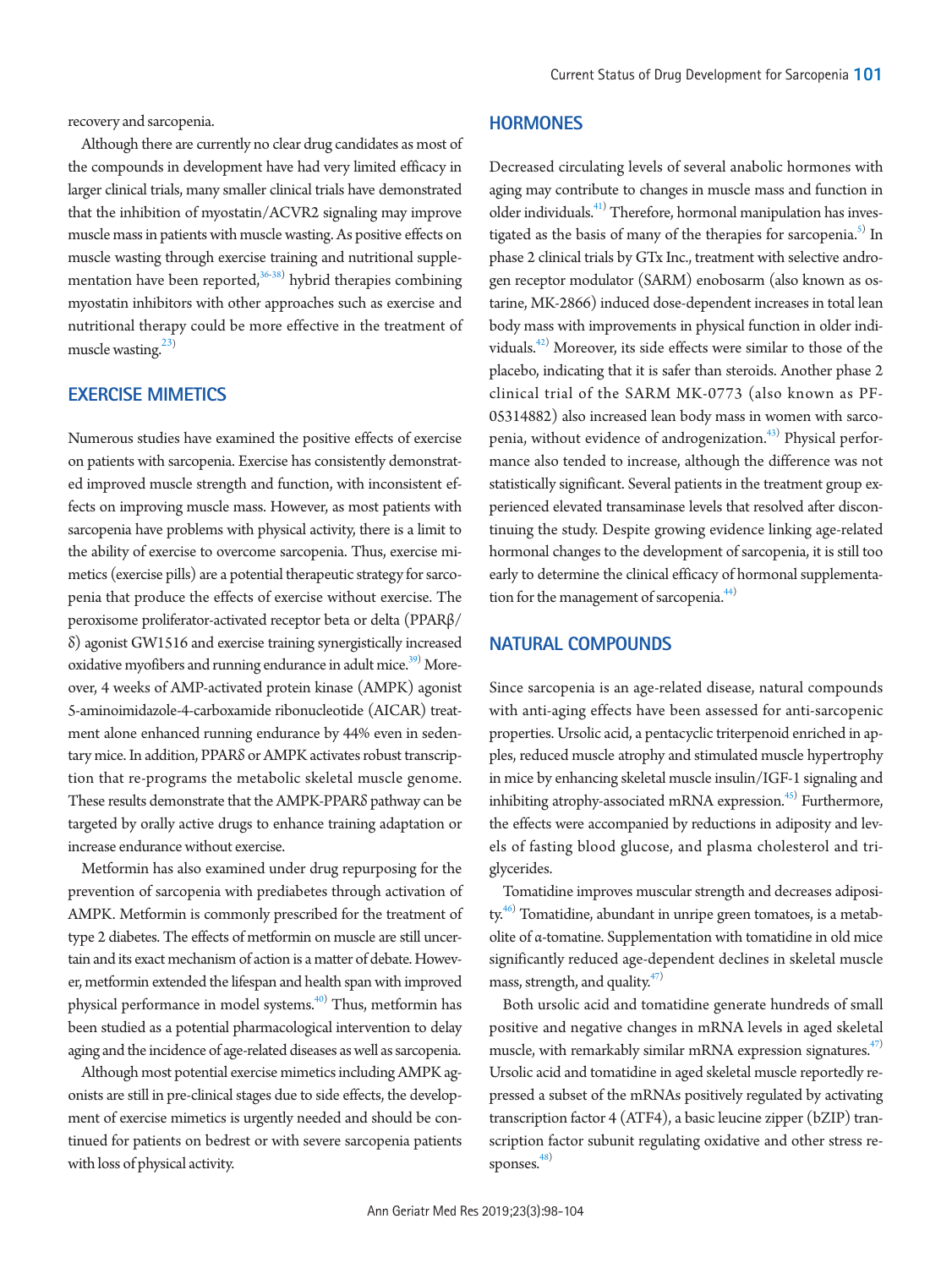High-energy skeletal muscle tissue relies upon mitochondria for energy production and contractile function; however, mito-chondrial function declines with aging.<sup>[49](#page-6-7))</sup> The association between sarcopenia and mitochondria may also inform new and effective treatments for sarcopenia.<sup>50)</sup> Mitophagy plays a significant role in mitochondrial quality control in muscles; therefore, mitophagy-inducing agents may have anti-sarcopenic functions. $51$ ) Urolithin A is a metabolically transformed compound from a group of natural compounds, ellagitannins (ETs), which are found in pomegranates, as well as nuts and berries. $^{52)}$  Urolithin A has been shown to induce mitophagy and prolong lifespan in *C. elegans* and increase muscle function in rodents.<sup>[52](#page-6-6))</sup>

The results of studies in model animals suggest that supplementation with these natural compounds may ameliorate sarcopenia in older individuals, especially when clinically assessed with other medical treatment options.

### **CONCLUSION**

According to reports from the FDA in 2017, $^{53)}$  $^{53)}$  $^{53)}$  many patients with sarcopenia are uncertain if their symptoms worsen due to sarcopenia or as a natural result of aging. Therefore, older individuals should recognize sarcopenia as a disease to prevent or treat. As a new disease code for sarcopenia was established in ICD-10-CM (M62.84) in October 2016, other countries will also soon accept sarcopenia as a disease entity.

As a result of sarcopenia, patients have difficulty in performing basic physical tasks such as standing and walking long distances. Moreover, balance problems, falling, fatigue, and muscle pain, along with comorbid conditions such as arthritis, make them inactive. In addition to physical limitations, patients with sarcopenia experience emotional impacts such as fear of injury and embarrassment of their physical limitations, limited social interactions and feelings of isolation, and difficulties caring for themselves and living independently.<sup>[53](#page-6-11))</sup> Therefore, the development of preventive and therapeutic strategies against sarcopenia is imperative for healthy aging. Future large-scale clinical trials are essential to develop precision medicine reflecting individual patient characteristics since the cause and clinical features vary between patients. Comprehensive strategies together with pharmacological and non-pharmacological intervention including exercise, physical therapy, dietetic regulation, lifestyle modification, and emotional support may be more effective against sarcopenia. $\frac{53}{3}$  $\frac{53}{3}$  $\frac{53}{3}$ 

# **CONFLICT OF INTEREST DISCLOSURES**

The researchers claim no conflicts of interest.

### **REFERENCES**

- <span id="page-4-0"></span>1. [Rosenberg IH. Sarcopenia: origins and clinical relevance. J Nutr](https://doi.org/10.1093/jn/127.5.990S)  [1997;127\(5 Suppl\):990S-991S.](https://doi.org/10.1093/jn/127.5.990S)
- <span id="page-4-1"></span>2 [.McGregor RA, Cameron-Smith D, Poppitt SD. It is not just](https://doi.org/10.1186/2046-2395-3-9)  [muscle mass: a review of muscle quality, composition and me](https://doi.org/10.1186/2046-2395-3-9)[tabolism during ageing as determinants of muscle function and](https://doi.org/10.1186/2046-2395-3-9)  [mobility in later life. Longev Healthspan 2014;3:9.](https://doi.org/10.1186/2046-2395-3-9)
- <span id="page-4-2"></span>3. [Lang T, Streeper T, Cawthon P, Baldwin K, Taaffe DR, Harris](https://doi.org/10.1007/s00198-009-1059-y)  [TB. Sarcopenia: etiology, clinical consequences, intervention,](https://doi.org/10.1007/s00198-009-1059-y)  [and assessment. Osteoporos Int 2010;21:543-59.](https://doi.org/10.1007/s00198-009-1059-y)
- <span id="page-4-3"></span>4. Cao L, Morl[ey JE. Sarcopenia is recognized as an independent](https://doi.org/10.1016/j.jamda.2016.06.001)  [condition by an International Classification of Disease, Tenth](https://doi.org/10.1016/j.jamda.2016.06.001)  [Revision, Clinical Modification \(ICD-10-CM\) code. J Am Med](https://doi.org/10.1016/j.jamda.2016.06.001)  [Dir Assoc 2016;17:675-7.](https://doi.org/10.1016/j.jamda.2016.06.001)
- <span id="page-4-4"></span>5. [Dennison EM, Sayer AA, Cooper C. Epidemiology of sarcope](https://doi.org/10.1038/nrrheum.2017.60)[nia and insight into possible therapeutic targets. Nat Rev Rheu](https://doi.org/10.1038/nrrheum.2017.60)[matol 2017;13:340-7.](https://doi.org/10.1038/nrrheum.2017.60)
- <span id="page-4-5"></span>6. Chen LK, Liu LK, [Woo J, Assantachai P, Auyeung TW, Bahyah](https://doi.org/10.1016/j.jamda.2013.11.025)  [KS, et al. Sarcopenia in Asia: consensus report of the Asian](https://doi.org/10.1016/j.jamda.2013.11.025)  [Working Group for Sarcopenia. J Am Med Dir Assoc 2014;](https://doi.org/10.1016/j.jamda.2013.11.025) [15:95-101.](https://doi.org/10.1016/j.jamda.2013.11.025)
- <span id="page-4-6"></span>7[. Cruz-Jentoft AJ, Bahat G, Bauer J, Boirie Y, Bruyere O, Ceder](https://doi.org/10.1093/ageing/afy169)[holm T, et al. Sarcopenia: revised European consensus on defini](https://doi.org/10.1093/ageing/afy169)[tion and diagnosis. Age Ageing 2019;48:16-31.](https://doi.org/10.1093/ageing/afy169)
- <span id="page-4-7"></span>8[. Janssen I, Shepard DS, Katzmarzyk PT, Roubenoff R. The](https://doi.org/10.1111/j.1532-5415.2004.52014.x)  [healthcare costs of sarcopenia in the United States. J Am Geriatr](https://doi.org/10.1111/j.1532-5415.2004.52014.x)  [Soc 2004;52:80-5](https://doi.org/10.1111/j.1532-5415.2004.52014.x).
- <span id="page-4-8"></span>9[. Cruz-Jentoft AJ, Baeyens JP, Bauer JM, Boirie Y, Cederholm T,](https://doi.org/10.1093/ageing/afq034)  [Landi F, et al. Sarcopenia: European consensus on definition and](https://doi.org/10.1093/ageing/afq034)  [diagnosis: report of the European Working Group on Sarcope](https://doi.org/10.1093/ageing/afq034)[nia in older people. Age Ageing 2010;39:412-23](https://doi.org/10.1093/ageing/afq034).
- <span id="page-4-9"></span>10. [Cruz-Jentoft AJ, Landi F, Schneider SM, Zuniga C, Arai H,](https://doi.org/10.1093/ageing/afu115)  [Boirie Y, et al. Prevalence of and interventions for sarcopenia in](https://doi.org/10.1093/ageing/afu115)  [ageing adults: a systematic review. Report of the International](https://doi.org/10.1093/ageing/afu115)  [Sarcopenia Initiative \(EWGSOP and IWGS\). Age Ageing 2014;](https://doi.org/10.1093/ageing/afu115) [43:748-59.](https://doi.org/10.1093/ageing/afu115)
- <span id="page-4-10"></span>11[. Roubenoff R. Sarcopenia: a major modifiable cause of frailty in](https://www.ncbi.nlm.nih.gov/pubmed/10936900)  [the elderly. J Nutr Health Aging 2000;4:140-2](https://www.ncbi.nlm.nih.gov/pubmed/10936900).
- <span id="page-4-11"></span>12[. Morley JE, Malmstrom TK, Rodriguez-Manas L, Sinclair AJ.](https://doi.org/10.1016/j.jamda.2014.10.001)  [Frailty, sarcopenia and diabetes. J Am Med Dir Assoc 2014;15:](https://doi.org/10.1016/j.jamda.2014.10.001) [853-9.](https://doi.org/10.1016/j.jamda.2014.10.001)
- 13. [Hong HC, Hwang SY, Choi HY, Yoo HJ, Seo JA, Kim SG, et al.](https://doi.org/10.1002/hep.26716)  [Relationship between sarcopenia and nonalcoholic fatty liver](https://doi.org/10.1002/hep.26716)  [disease: the Korean Sarcopenic Obesity Study. Hepatology](https://doi.org/10.1002/hep.26716)  [2014;59:1772-8.](https://doi.org/10.1002/hep.26716)
- 14. [Han K, Park YM, Kwon HS, Ko SH, Lee SH, Yim HW, et al. Sar-](https://doi.org/10.1371/journal.pone.0086902)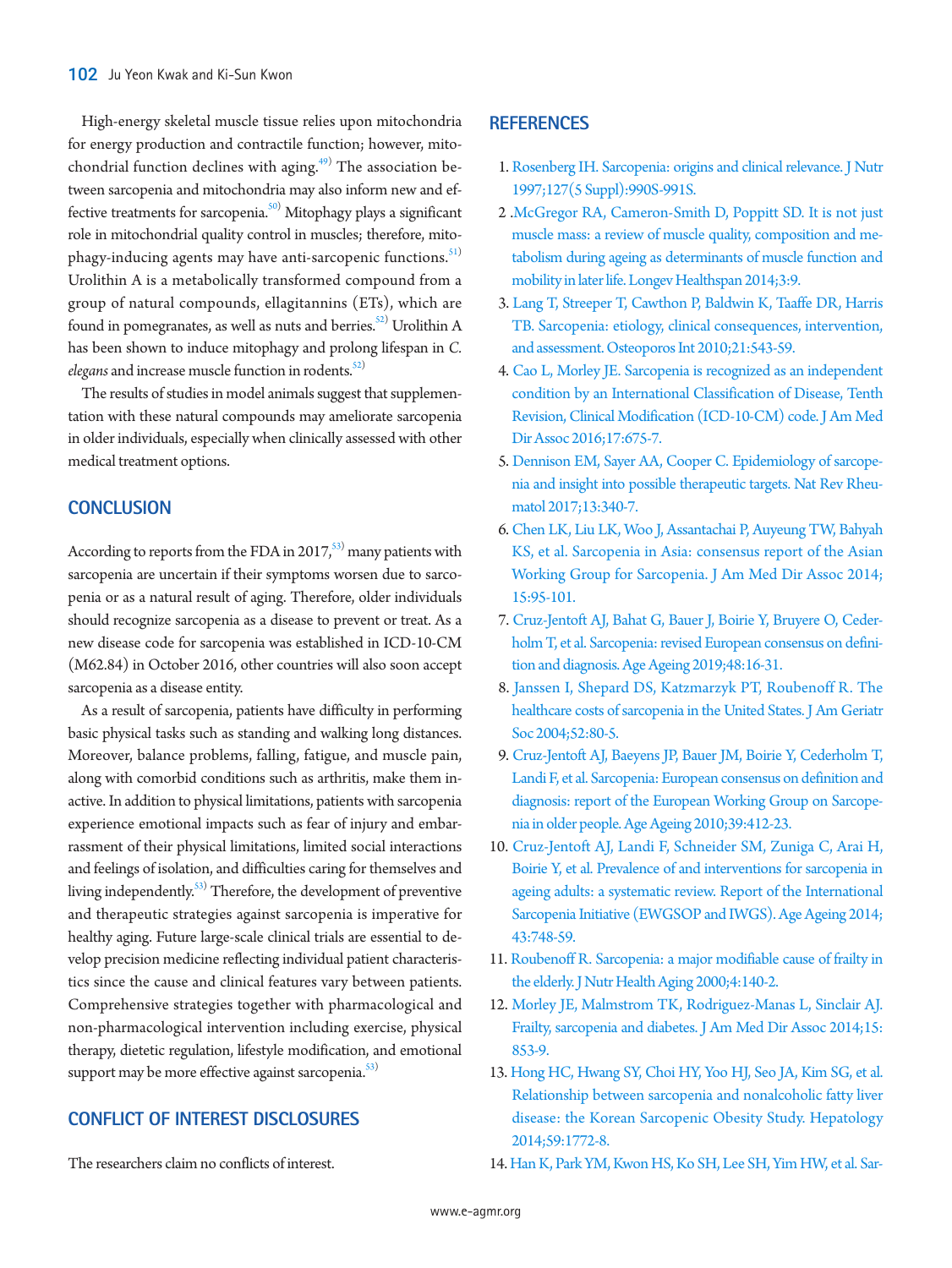[copenia as a determinant of blood pressure in older Koreans:](https://doi.org/10.1371/journal.pone.0086902)  [findings from the Korea National Health and Nutrition Exam](https://doi.org/10.1371/journal.pone.0086902)[ination Surveys \(KNHANES\) 2008-2010. PLoS One 2014;9:](https://doi.org/10.1371/journal.pone.0086902) [e86902.](https://doi.org/10.1371/journal.pone.0086902)

- <span id="page-5-0"></span>1[5. Snijder MB, Henry RM, Visser M, Dekker JM, Seidell JC, Ferrei](https://doi.org/10.1097/00004872-200412000-00016)[ra I, et al. Regional body composition as a determinant of arterial](https://doi.org/10.1097/00004872-200412000-00016)  [stiffness in the elderly: the Hoorn Study. J Hypertens 2004;22:](https://doi.org/10.1097/00004872-200412000-00016) [2339-47](https://doi.org/10.1097/00004872-200412000-00016).
- <span id="page-5-1"></span>16. United Nations. World population ageing 2013. New York: United Nations; 2013.
- <span id="page-5-2"></span>1[7. Kalinkovich A, Livshits G. Sarcopenia: the search for emerging](https://doi.org/10.1016/j.arr.2015.05.001)  [biomarkers. Ageing Res Rev 2015;22:58-71.](https://doi.org/10.1016/j.arr.2015.05.001)
- 18. [Ilich JZ, Kelly OJ, Inglis JE, Panton LB, Duque G, Ormsbee MJ.](https://doi.org/10.1016/j.arr.2014.02.007)  [Interrelationship among muscle, fat, and bone: connecting the](https://doi.org/10.1016/j.arr.2014.02.007)  [dots on cellular, hormonal, and whole body levels. Ageing Res](https://doi.org/10.1016/j.arr.2014.02.007)  [Rev 2014;15:51-60.](https://doi.org/10.1016/j.arr.2014.02.007)
- <span id="page-5-20"></span>1[9. Kob R, Bollheimer LC, Bertsch T, Fellner C, Djukic M, Sieber](https://doi.org/10.1007/s10522-014-9539-7)  [CC, et al. Sarcopenic obesity: molecular clues to a better under](https://doi.org/10.1007/s10522-014-9539-7)[standing of its pathogenesis? Biogerontology 2015;16:15-29.](https://doi.org/10.1007/s10522-014-9539-7)
- 20. [Marzetti E, Calvani R, Lorenzi M, Marini F, D'Angelo E, Mar](https://doi.org/10.1016/j.exger.2014.10.003)[tone AM, et al. Serum levels of C-terminal agrin fragment \(CAF\)](https://doi.org/10.1016/j.exger.2014.10.003)  [are associated with sarcopenia in older hip fractured patients.](https://doi.org/10.1016/j.exger.2014.10.003)  [Exp Gerontol 2014;60:79-82.](https://doi.org/10.1016/j.exger.2014.10.003)
- <span id="page-5-3"></span>21. Sakuma K, Aoi [W, Yamaguchi A. Current understanding of sar](https://doi.org/10.1007/s00424-014-1527-x)[copenia: possible candidates modulating muscle mass. Pflugers](https://doi.org/10.1007/s00424-014-1527-x)  [Arch 2015;467:213-29](https://doi.org/10.1007/s00424-014-1527-x).
- <span id="page-5-4"></span>2[2. McPherron AC, Lee SJ. Double muscling in cattle due to muta](https://doi.org/10.1073/pnas.94.23.12457)[tions in the myostatin gene. Proc Natl Acad Sci U S A 1997;94:](https://doi.org/10.1073/pnas.94.23.12457) [12457-61](https://doi.org/10.1073/pnas.94.23.12457).
- <span id="page-5-5"></span>2[3. Saitoh M, Ishida J, Ebner N, Anker SD, Springer J, Haehling SV.](https://doi.org/10.17987/jcsm-cr.v2i1.37)  [Myostatin inhibitors as pharmacological treatment for muscle](https://doi.org/10.17987/jcsm-cr.v2i1.37)  [wasting and muscular dystrophy. J Cachexia Sarcopenia Muscle](https://doi.org/10.17987/jcsm-cr.v2i1.37)  [Clin Rep 2017;2:e0003](https://doi.org/10.17987/jcsm-cr.v2i1.37)7.
- <span id="page-5-6"></span>2[4. Schuelke M, Wagner KR, Stolz LE, Hubner C, Riebel T, Komen](https://doi.org/10.1056/NEJMoa040933)  [W, et al. Myostatin mutation associated with gross muscle hyper](https://doi.org/10.1056/NEJMoa040933)[trophy in a child. N Engl J Med 2004;350:2682-8.](https://doi.org/10.1056/NEJMoa040933)
- <span id="page-5-7"></span>2[5. Bogdanovich S, Krag TO, Barton ER, Morris LD, Whittemore](https://doi.org/10.1038/nature01154)  [LA, Ahima RS, et al. Functional improvement of dystrophic](https://doi.org/10.1038/nature01154)  [muscle by myostatin blockade. Nature 2002;420:418-21.](https://doi.org/10.1038/nature01154)
- <span id="page-5-8"></span>2[6. Mendias CL, Bakhurin KI, Gumucio JP, Shallal-Ayzin MV, Davis](https://doi.org/10.1111/acel.12339)  [CS, Faulkner JA. Haploinsufficiency of myostatin protects](https://doi.org/10.1111/acel.12339)  [against aging-related declines in muscle function and enhances](https://doi.org/10.1111/acel.12339)  [the longevity of mice. Aging Cell 2015;14:704-6](https://doi.org/10.1111/acel.12339).
- <span id="page-5-9"></span>2[7. Wagner KR, McPherron AC, Winik N, Lee SJ. Loss of myostatin](https://doi.org/10.1002/ana.10385)  [attenuates severity of muscular dystrophy in mdx mice. Ann](https://doi.org/10.1002/ana.10385)  [Neurol 2002;52:832-6.](https://doi.org/10.1002/ana.10385)
- <span id="page-5-10"></span>2[8. Becker C, Lord SR, Studenski SA, Warden SJ, Fielding RA, Rec-](https://doi.org/10.1016/S2213-8587(15)00298-3)

[knor CP, et al. Myostatin antibody \(LY2495655\) in older weak](https://doi.org/10.1016/S2213-8587(15)00298-3)  [fallers: a proof-of-concept, randomised, phase 2 trial. Lancet Di](https://doi.org/10.1016/S2213-8587(15)00298-3)[abetes Endocrinol 2015;3:948-57](https://doi.org/10.1016/S2213-8587(15)00298-3).

- <span id="page-5-11"></span>29. [Woodhouse L, Gandhi R, Warden SJ, Poiraudeau S, Myers SL,](https://doi.org/10.14283/jfa.2016.81)  [Benson CT, et al. A phase 2 randomized study investigating the](https://doi.org/10.14283/jfa.2016.81)  [efficacy and safety of myostatin antibody LY2495655 versus pla](https://doi.org/10.14283/jfa.2016.81)[cebo in patients undergoing elective total hip arthroplasty. J](https://doi.org/10.14283/jfa.2016.81)  [Frailty Aging 2016;5:62-70.](https://doi.org/10.14283/jfa.2016.81)
- <span id="page-5-12"></span>30[. Townson SA, Martinez-Hackert E, Greppi C, Lowden P, Sako D,](https://doi.org/10.1074/jbc.M112.377960)  [Liu J, et al. Specificity and structure of a high affinity activin re](https://doi.org/10.1074/jbc.M112.377960)[ceptor-like kinase 1 \(ALK1\) signaling complex. J Biol Chem](https://doi.org/10.1074/jbc.M112.377960)  [2012;287:27313-25.](https://doi.org/10.1074/jbc.M112.377960)
- <span id="page-5-13"></span>31. [Pearsall R, Widrick J, Cotton E, Sako D, Liu J, Davies M, et al.](https://doi.org/10.1016/j.nmd.2015.06.123)  [ACE-083 increases muscle hypertrophy and strength in](https://doi.org/10.1016/j.nmd.2015.06.123)  [C57BL/6 mice. Neuromuscul Disord 2015;25\(Suppl 2\):S218.](https://doi.org/10.1016/j.nmd.2015.06.123)
- <span id="page-5-14"></span>32[. Glasser CE, Gartner MR, Wilson D, Miller B, Sherman ML, At](https://doi.org/10.1002/mus.26113)[tie KM. Locally acting ACE-083 increases muscle volume in](https://doi.org/10.1002/mus.26113)  [healthy volunteers. Muscle Nerve 2018;57:921-6](https://doi.org/10.1002/mus.26113).
- <span id="page-5-15"></span>33. [Lee SJ, Huynh TV, Lee YS, Sebald SM, Wilcox-Adelman SA,](https://doi.org/10.1073/pnas.1206410109)  [Iwamori N, et al. Role of satellite cells versus myofibers in muscle](https://doi.org/10.1073/pnas.1206410109)  [hypertrophy induced by inhibition of the myostatin/activin sig](https://doi.org/10.1073/pnas.1206410109)[naling pathway. Proc Natl Acad Sci U S A 2012;109:E2353-60.](https://doi.org/10.1073/pnas.1206410109)
- <span id="page-5-16"></span>34. [Lach-Trifilieff E, Minetti GC, Sheppard K, Ibebunjo C, Feige JN,](https://doi.org/10.1128/MCB.01307-13)  [Hartmann S, et al. An antibody blocking activin type II receptors](https://doi.org/10.1128/MCB.01307-13)  [induces strong skeletal muscle hypertrophy and protects from](https://doi.org/10.1128/MCB.01307-13)  [atrophy. Mol Cell Biol 2014;34:606-18.](https://doi.org/10.1128/MCB.01307-13)
- <span id="page-5-17"></span>35. [Rooks D, Praestgaard J, Hariry S, Laurent D, Petricoul O, Perry](https://doi.org/10.1111/jgs.14927)  [RG, et al. Treatment of sarcopenia with bimagrumab: results](https://doi.org/10.1111/jgs.14927)  [from a phase II, randomized, controlled, proof-of-concept study.](https://doi.org/10.1111/jgs.14927)  [J Am Geriatr Soc 2017;65:1988-95.](https://doi.org/10.1111/jgs.14927)
- <span id="page-5-18"></span>36. [Argiles JM, Busquets S, Lopez-Soriano FJ, Costelli P, Penna F.](https://doi.org/10.1007/s13539-012-0067-5)  [Are there any benefits of exercise training in cancer cachexia? J](https://doi.org/10.1007/s13539-012-0067-5)  [Cachexia Sarcopenia Muscle 2012;3:73-6.](https://doi.org/10.1007/s13539-012-0067-5)
- 37. [Coats AJ. Research on cachexia, sarcopenia and skeletal muscle](https://doi.org/10.1007/s13539-012-0090-6)  [in cardiology. J Cachexia Sarcopenia Muscle 2012;3:219-23.](https://doi.org/10.1007/s13539-012-0090-6)
- <span id="page-5-19"></span>38[. Gould DW, Lahart I, Carmichael AR, Koutedakis Y, Metsios GS.](https://doi.org/10.1007/s13539-012-0096-0)  [Cancer cachexia prevention via physical exercise: molecular](https://doi.org/10.1007/s13539-012-0096-0)  [mechanisms. J Cachexia Sarcopenia Muscle 2013;4:111-24.](https://doi.org/10.1007/s13539-012-0096-0)
- <span id="page-5-21"></span>39[. Narkar VA, Downes M, Yu RT, Embler E, Wang YX, Banayo E,](https://doi.org/10.1016/j.cell.2008.06.051)  [et al. AMPK and PPARdelta agonists are exercise mimetics. Cell](https://doi.org/10.1016/j.cell.2008.06.051)  [2008;134:405-15](https://doi.org/10.1016/j.cell.2008.06.051).
- <span id="page-5-22"></span>40[. Kulkarni AS, Brutsaert EF, Anghel V, Zhang K, Bloomgarden N,](https://doi.org/10.1111/acel.12723)  [Pollak M, et al. Metformin regulates metabolic and nonmetabol](https://doi.org/10.1111/acel.12723)[ic pathways in skeletal muscle and subcutaneous adipose tissues](https://doi.org/10.1111/acel.12723)  [of older adults. Aging Cell 2018;17:e1272](https://doi.org/10.1111/acel.12723)3.
- <span id="page-5-23"></span>41[. Tenover JS. Effects of testosterone supplementation in the aging](https://www.ncbi.nlm.nih.gov/pubmed/1400877)  [male. J Clin Endocrinol Metab 1992;75:1092-8](https://www.ncbi.nlm.nih.gov/pubmed/1400877).